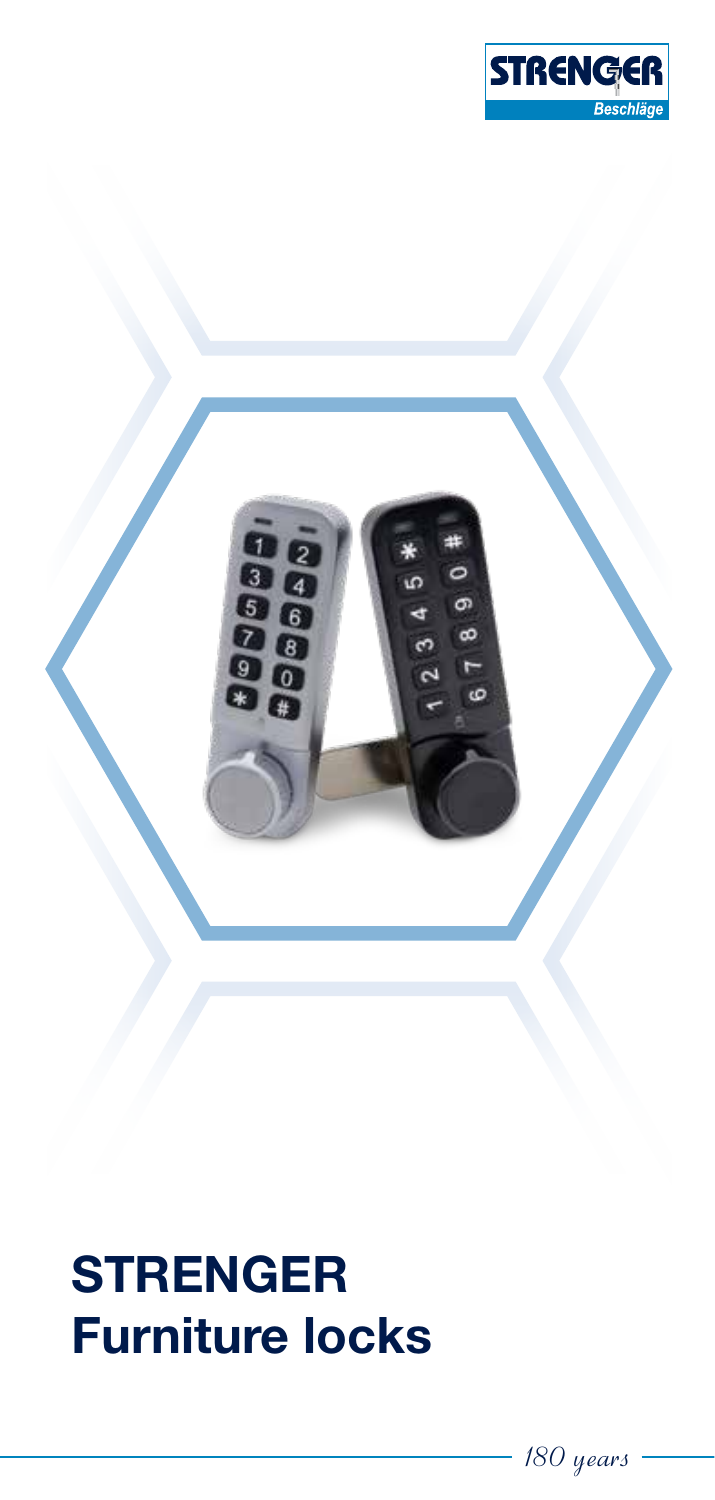#### STRENGER A member of the EMKA Group

STRENGER is the reliable partner when it comes to progressive locking solutions for buildings. STRENGER develops and manufactures products for a wide range of plastic, wood, metal and glass applications, from simple latches to complex locking mechanisms.

London's "The Shard" is the tallest glass building in Europe and, with over 5,000 window fittings from STRENGER, is impressive proof of the flexibility and technical expertise with which the company meets even the highest demands.

Whatever project has to be realized - from STRENGER there is the right product for every demand. As one of the leading manufacturer of latches in Europe with meanwhile 180 years of experience, STRENGER offers an extensive standard program as well as custom-made products for many fields of application.

The technical know-how and the quality of "Made in Europe" also makes STRENGER an internationally sought-after specialist.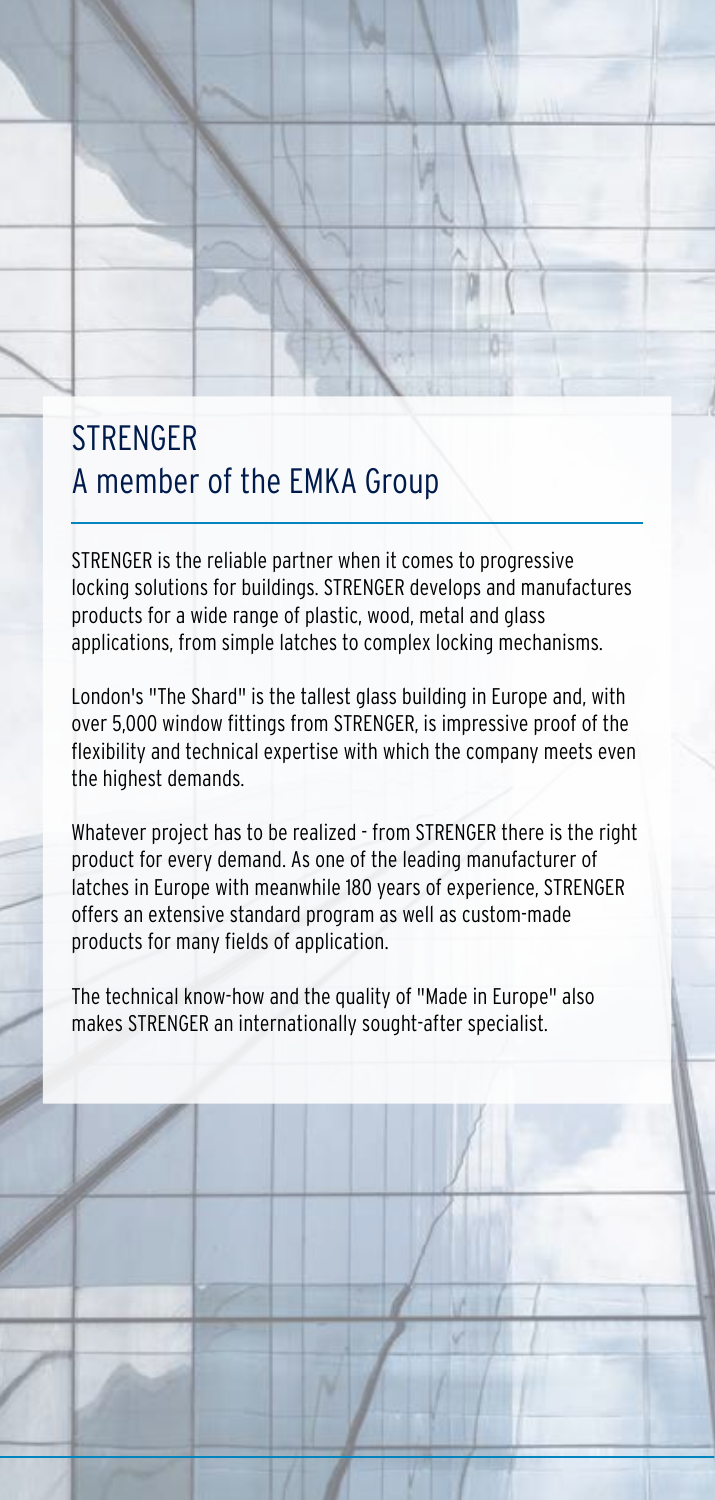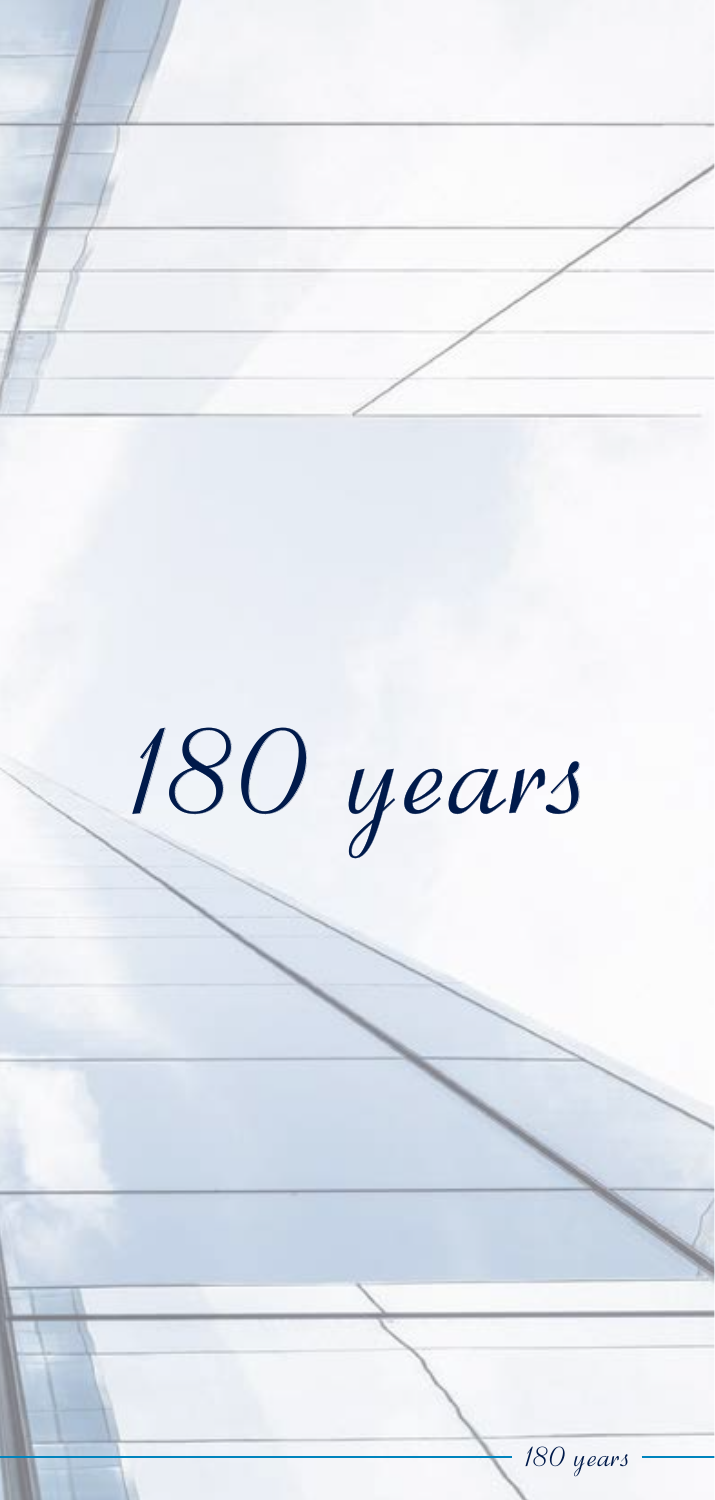## Combination lock 1841/1842

- 4-wheel number combination with 10,000 possible combinations
- Flat structure, slim design
- Emergency opening in seconds with master key
- No user code management required
- Different key systems possible
- Easy, quick assembly
- Patented functions according to DE 50 2010 004 511.2
- Dimensions: 85.9 mm x 30 mm x 36.5 mm (W x H x D)

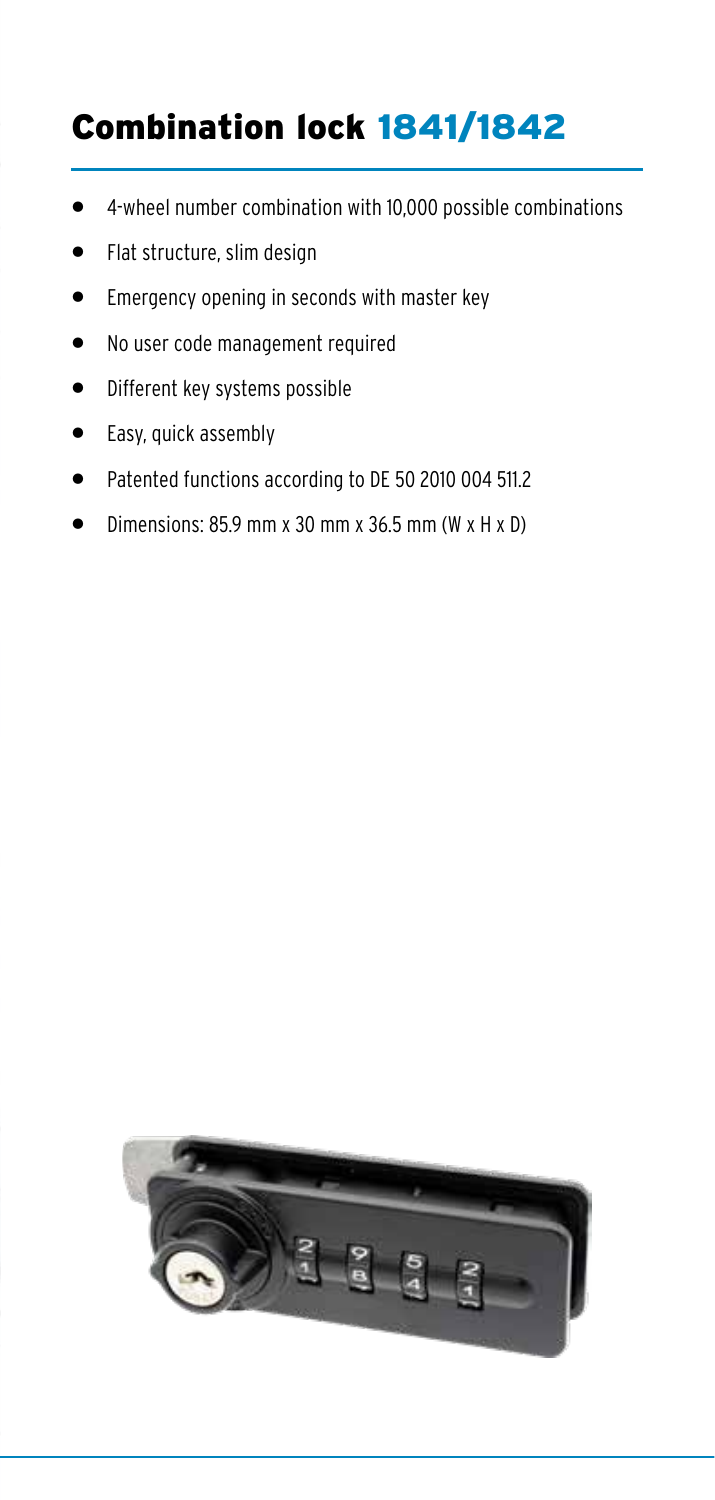## Combination lock 1843

- Visible plate colour individually selectable (rotary knob and top plate available in white or black)
- Single-User standard
- 4-wheel number combination with 10,000 possible combinations
- Flat structure, slim design
- Emergency opening in seconds with master key
- Patented functions according to DE 50 2010 004 511.2
- Dimensions: 85.9 mm x 30.2 mm x 43.9 mm (W x H x D)







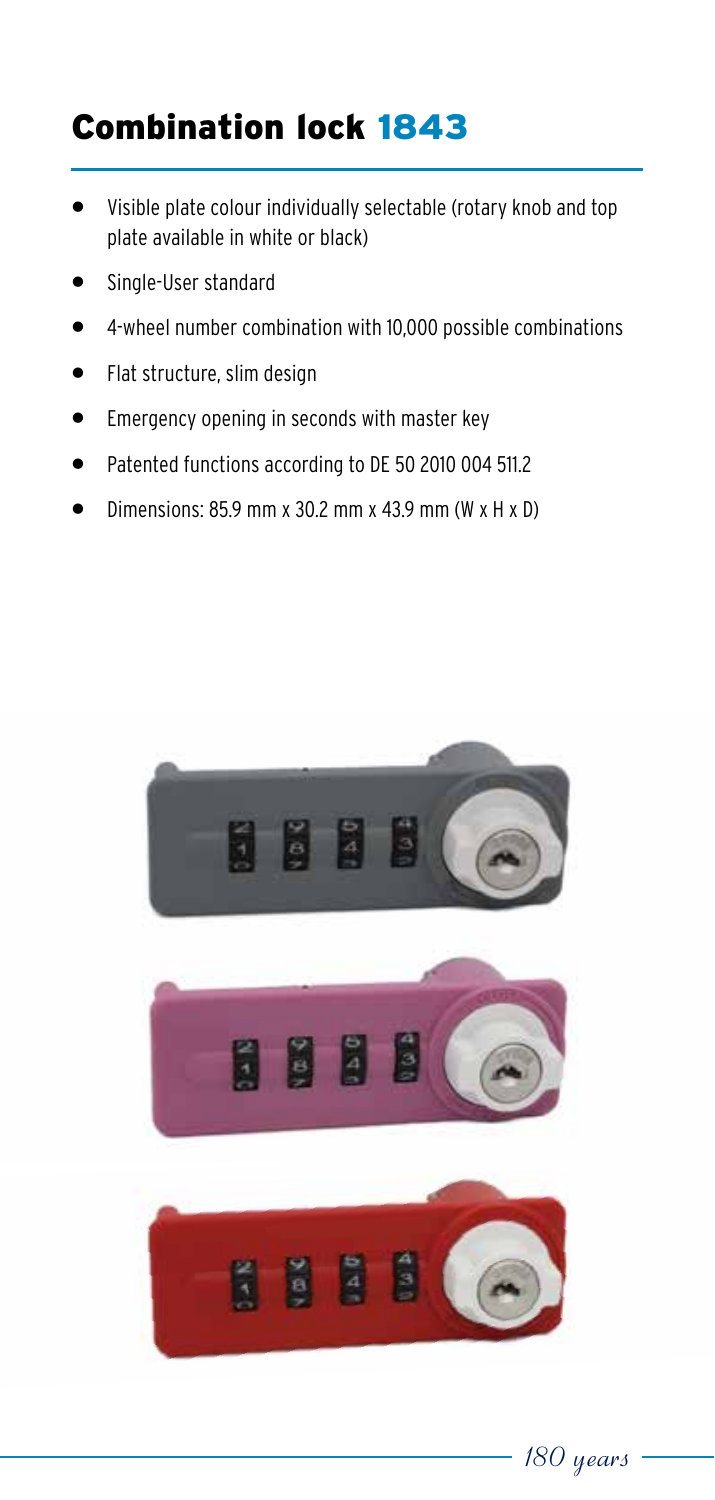#### Electronic keypad lock 3003

- Can be mounted in 4 orientations (vertical/horizontal/left/right)
- Can be used for left and right hinged doors
- Protection class IP 55
- Switch between public and private mode
- Emergency opening in seconds with master key or master code
- Bore hole 16/19 quick and easy assembly
- Low structure of 10 mm
- Dimensions: 95 mm x 30 mm (W x H)

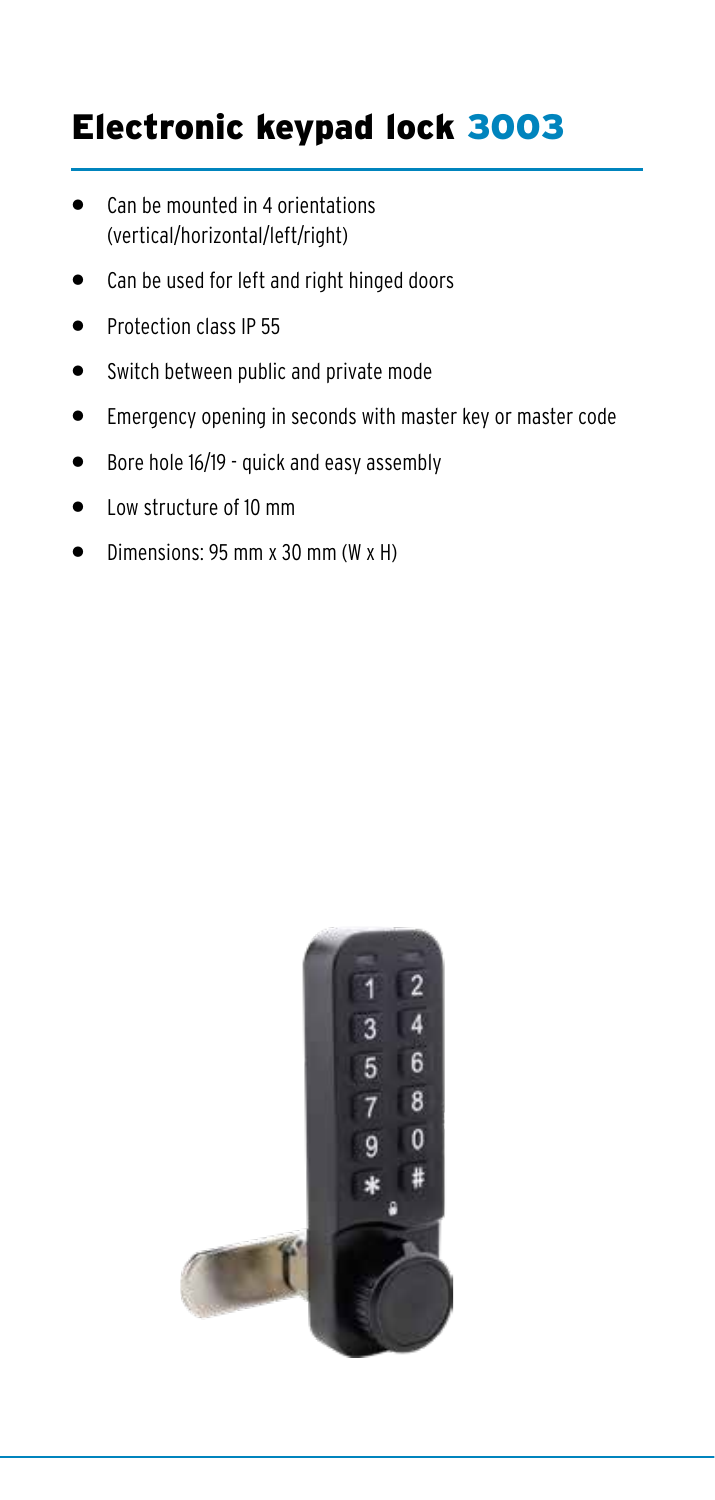## Socket lock 1572

- Socket lock incl. 2 keys
- Standard: white and grey (other colours on request)
- Easy handling
- Application areas Laundry room, cellar rooms, gastronomy, camping, garden terraces, authorities, public space
- Authorized access in key areas, such as nurseries, kindergartens, doctors' offices, and hospitals
- Flush finish with the socket
- No connection to live parts inside the socket outlet
- Property rights:
	- Registered design
	- Registered utility model
- Dimensions: Ø 38.5 mm, depth 18.8 mm

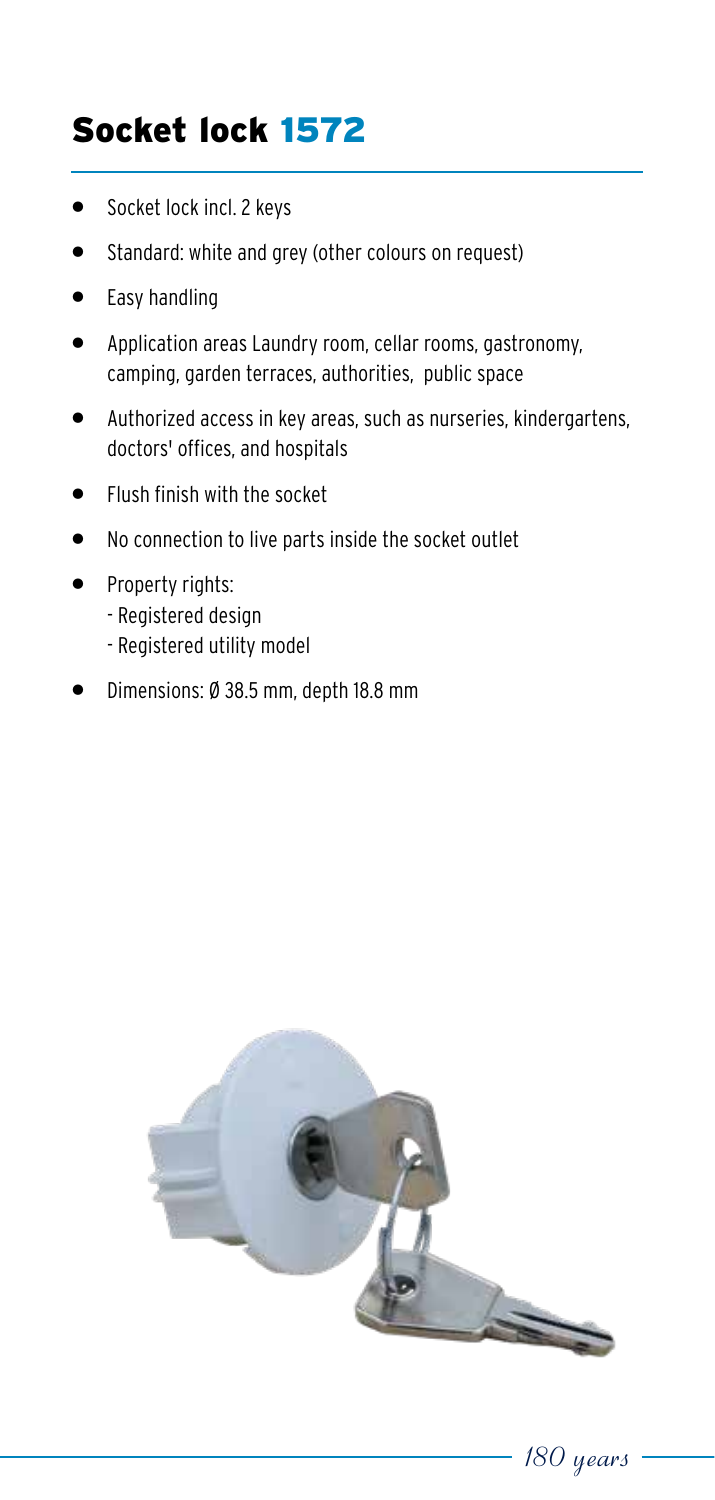## Mechanical combination lock 2022

- 4-wheel number combination with 10,000 possible combinations
- Modern design variants
- Protection against vandalism
- Left/right rotation
- Emergency opening in seconds with master key
- Bore hole 16/19 quick and easy assembly
- Easy exchange
- Patented freewheel function
- Attractive design
- Colour customisation possible
- Property rights:
	- Patented function according to DE 50 2004 011 442.3
	- Registered design
- Dimensions: Ø 61 mm, depth 53 mm

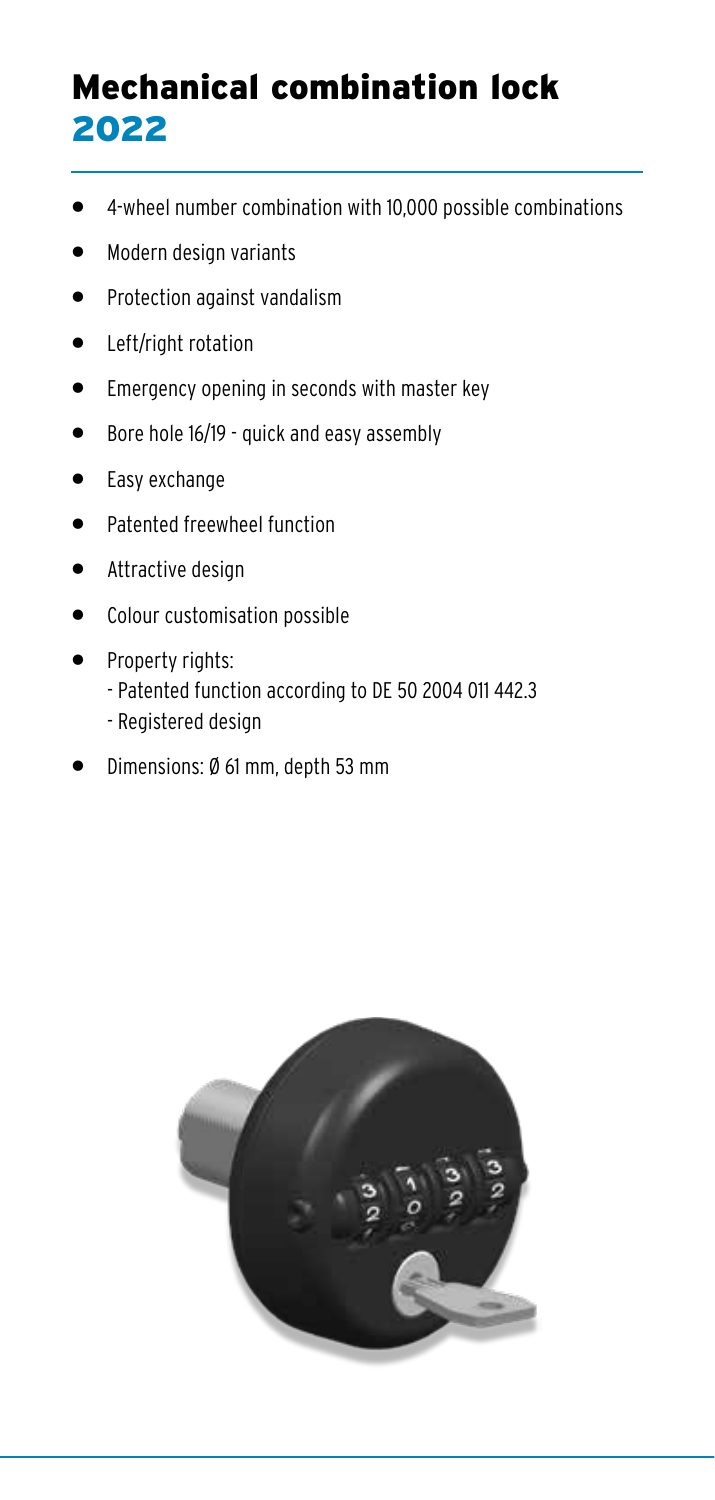# Key safe

- Sturdy housing made of zinc die
- Application areas: Contactless key handover for the holiday flat (airbnb), rental car acceptance/return, emergency key deposit
- 4-wheel number combination with 10,000 possible combinations
- Automatic reset (0000) when door is opened
- Emergency opening in seconds with master key
- No maintenance
- No user management required
- Possible mounting: Indoor or outdoor, suitable for mounting on walls or flat surfaces
- Property rights:
	- Patented function according to 50 2010 004 511.2
	- Registered design
- Usable interior: approx. 90 mm x 55 mm x 35 mm (W x H x D)